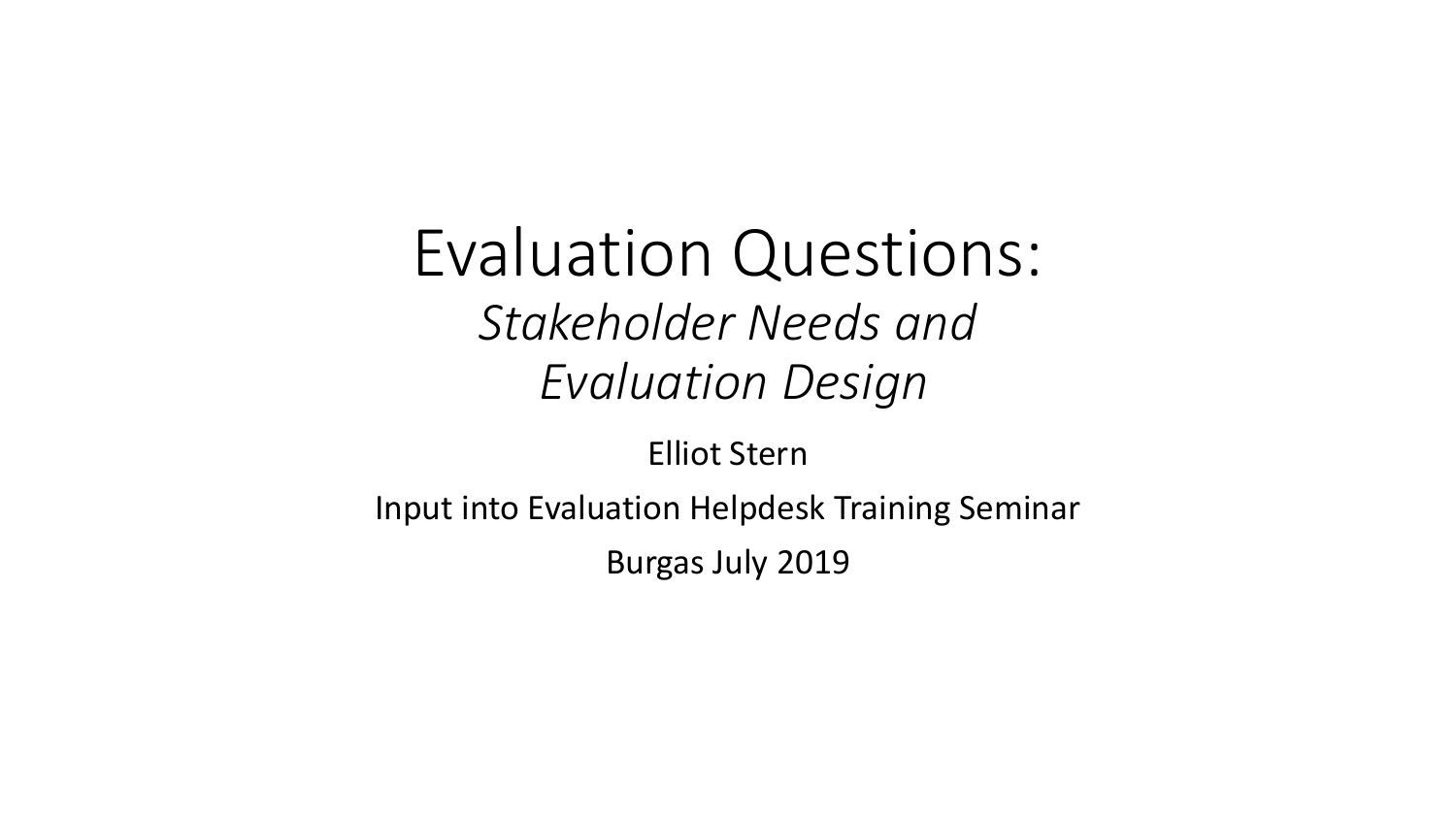## Importance of Evaluation Questions

- Historically evaluations were structured around generic criteria such as Effectiveness; Relevance; Efficiency; Coherence; and Sustainability
- These criteria-led evaluations often produced evaluations that lacked specifics and were not useful for policy purposes. Nowadays we tend to operationalise criteria into more specific *Evaluation Questions*
- Evaluation Questions (EQs) are also a crucial link between evaluation purpose and how we make methodological choices

*Challenge: To pose a limited number of clear, answerable and relatively stable evaluation questions*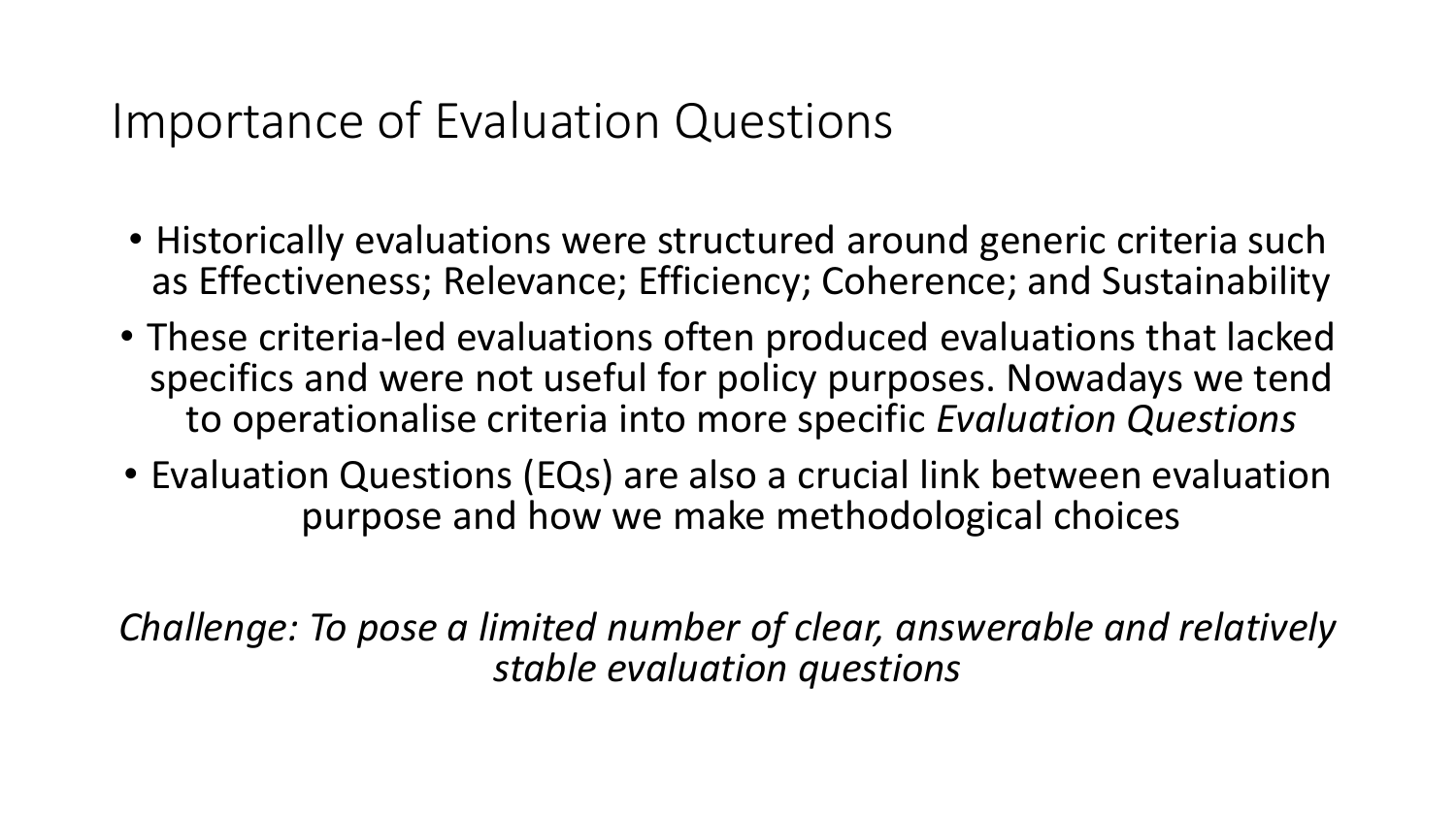#### Answerable Evaluation Questions

To make EQs answerable requires

• Some kind of evaluability assessment at an early stage in the evaluation design process – preferably when the programme itself is being designed

• An early awareness of data requirements including data sets and monitoring systems for secondary data analysis *and* agreement for programme participants to provide feedback and respond to questions/surveys – possibly contractually based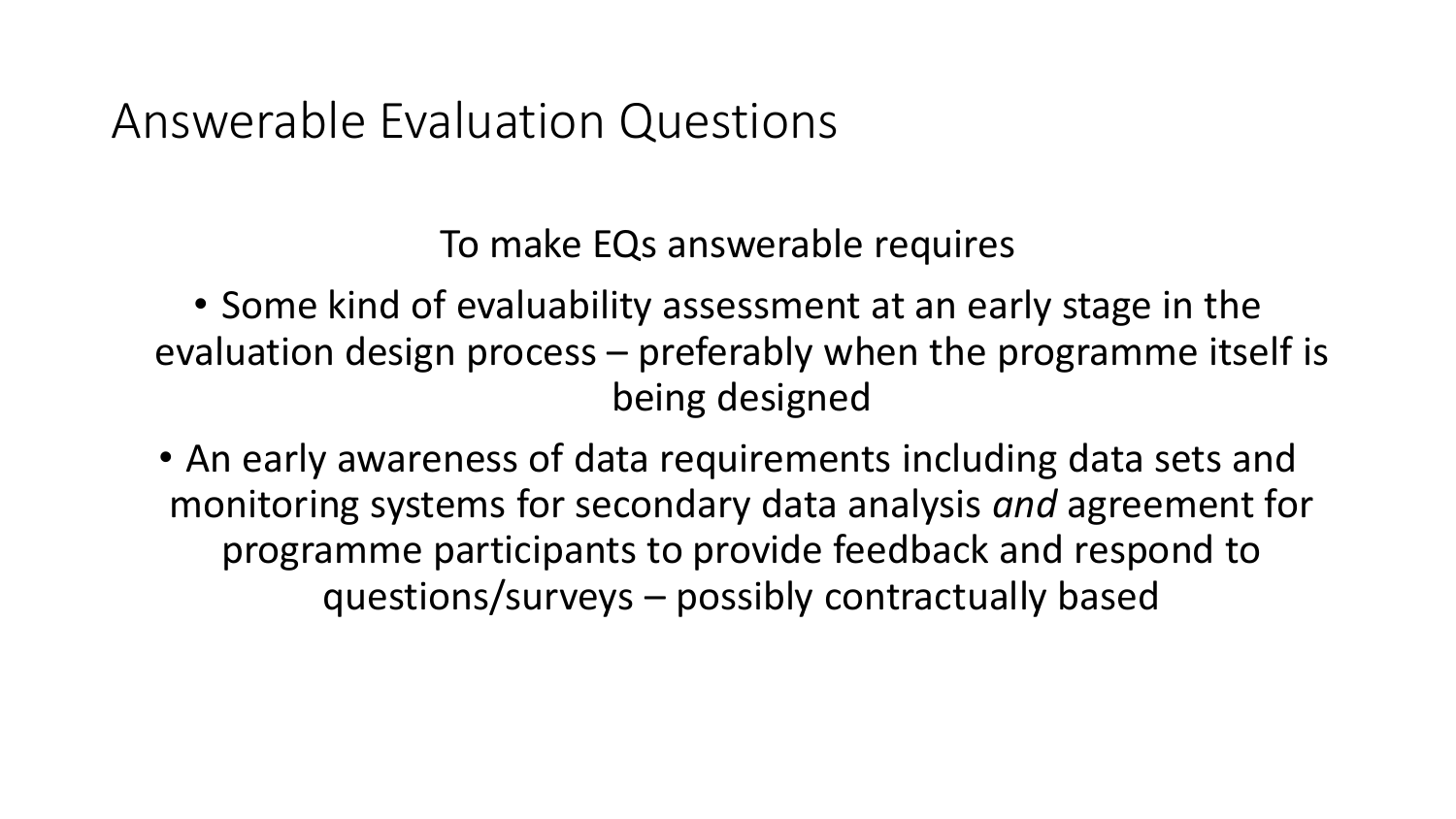## Stakeholder priorities

Evaluations like projects and programmes have stakeholders

- Stakeholders want answers to *their* questions
- Stakeholders are the users of evaluation they are also often the gatekeepers to evaluation data and provide necessary cooperation for evaluators
- The credibility and legitimacy of an evaluation will often depend on how far the questions of stakeholders are prioritised - this requires a sustained process of engagement

*Engaging with stakeholders is a key part of formulating Evaluation Questions – Managing Authorities, Partners, delivery responsibles…..*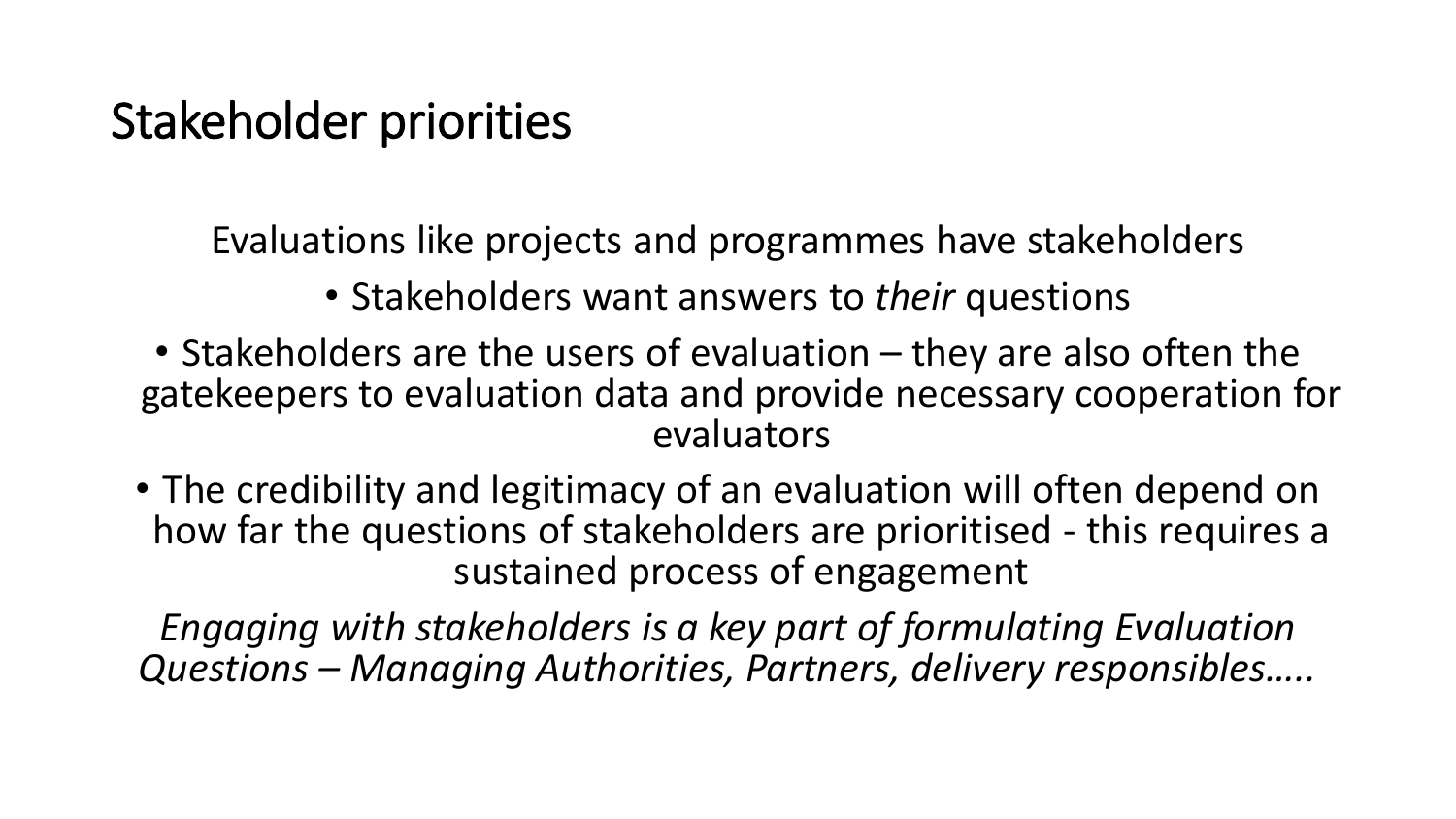# Stakeholder priorities

- Ideally this should begin when a programme or project is designed and continue throughout the evaluation cycle
- Relationships with stakeholders are a conversation not a one-time consultation or survey
- Raises questions about how to manage this process and what should be the role of contracted evaluators

….and centrally

*How to focus Evaluation Questions and avoid too many questions*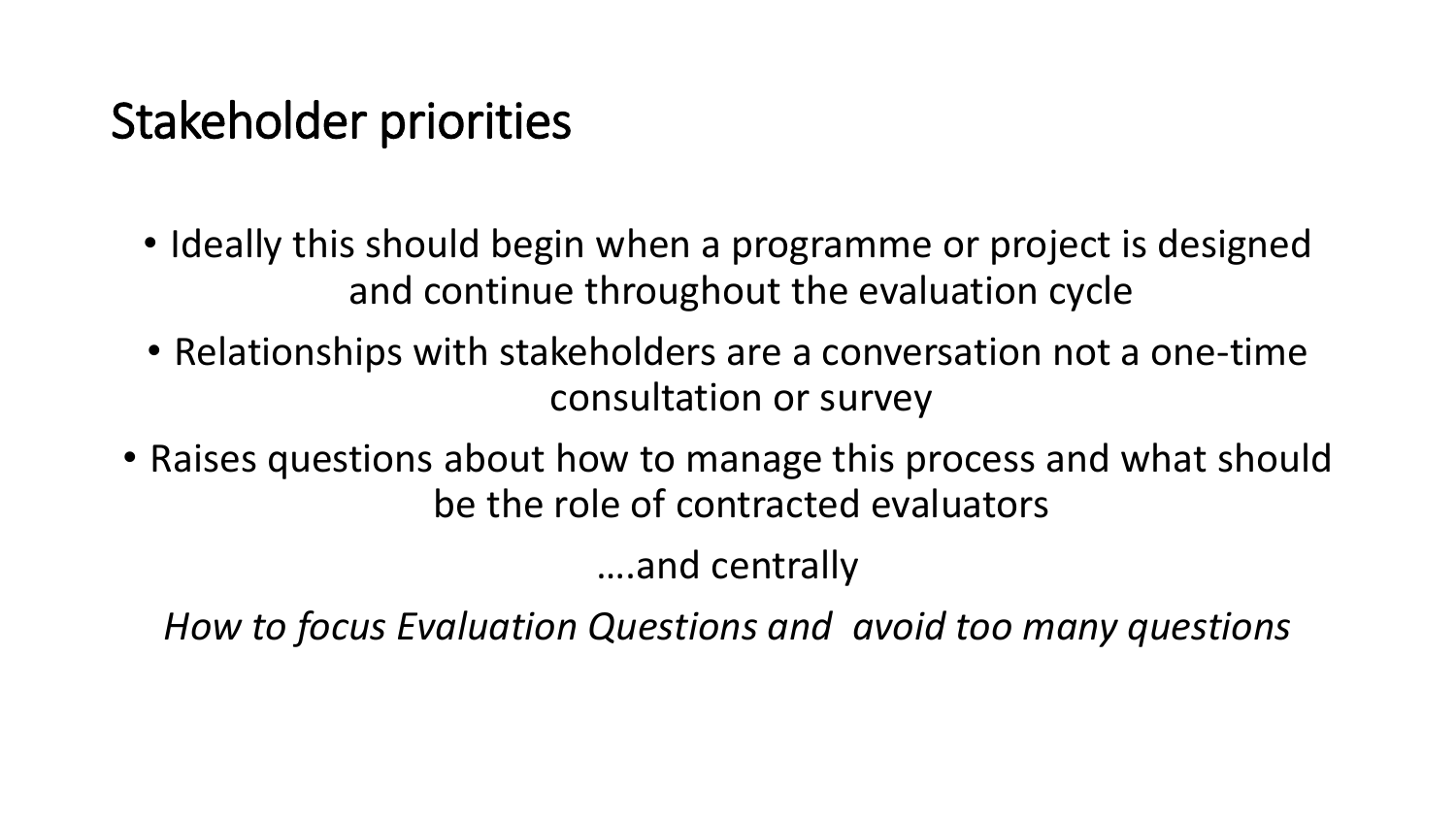#### Stable Evaluation Questions

In general EQs do not change, but…..

• Possible to distinguish between those EQs that cannot change and those that can – usually not high level EQs

• For example if unanticipated problems emerge during implementation or if there are major contextual problems, e.g. financial crisis

• Useful to offer some flexibility – in ToRs; in responses to ToRs; in inception reports; and at various project/programme review points ….but flexibility is limited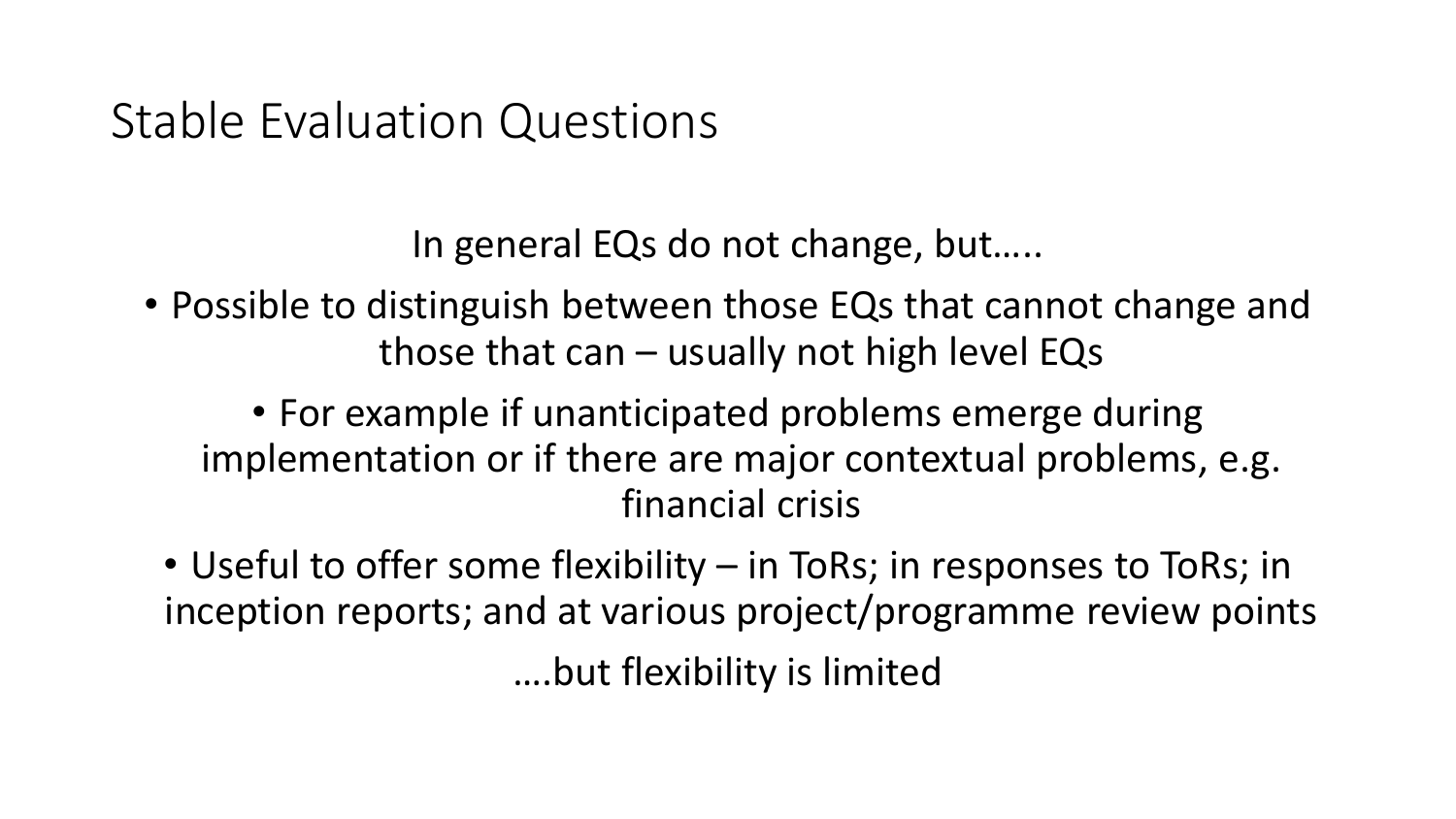#### Evaluation Questions is not Monitoring

- EQs are not the same as an 'interview question' they are 'high-level' question able to be analysed and studied
	- They are also *not* descriptive or monitoring questions, e.g.

How has productivity changed

How many young people are now employed

 $\triangleright$  How was the programme implemented

• Need to be linked to the focal project or programme – embedded in a Theory of Change or Intervention Logic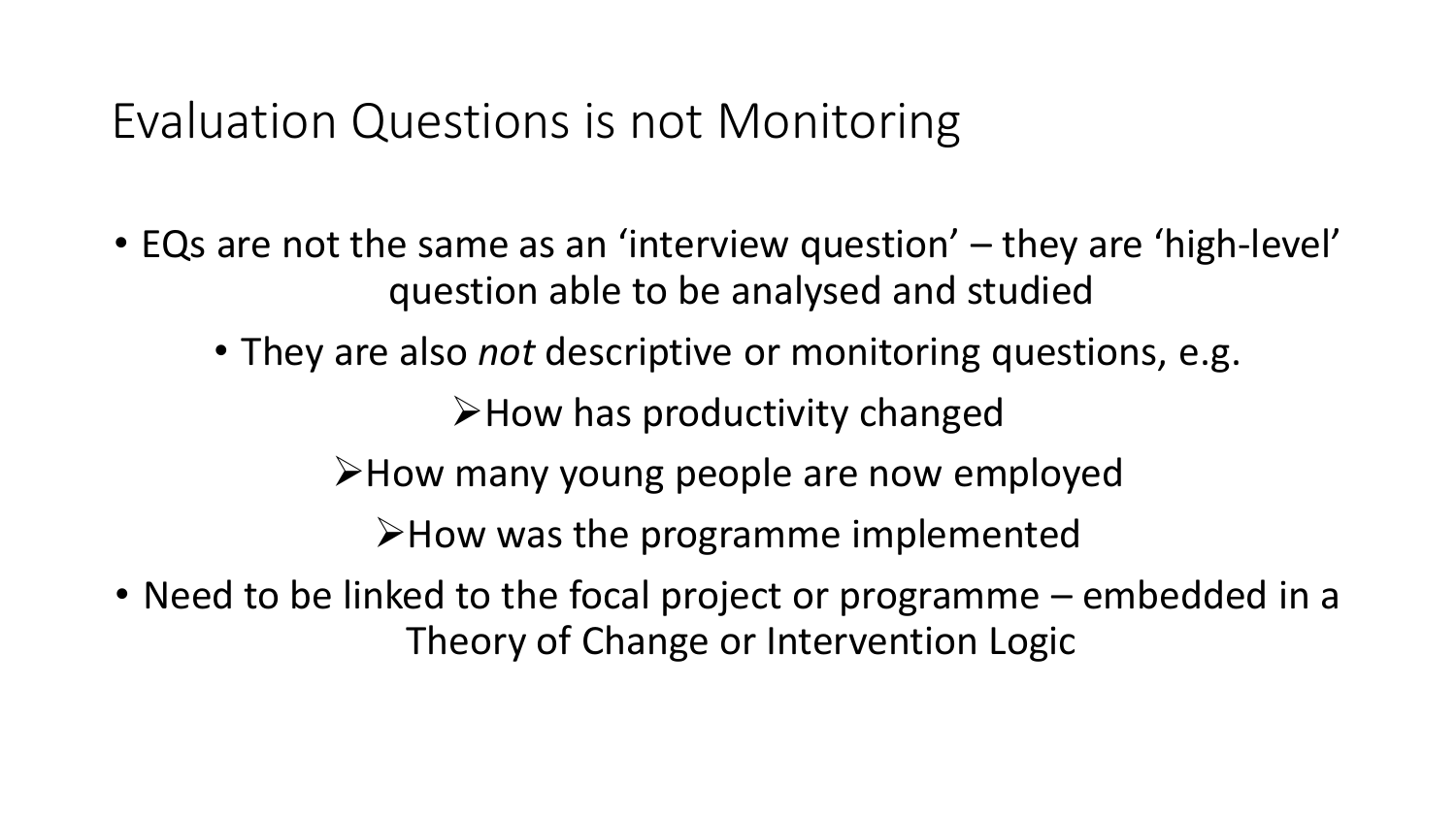# Evaluation Questions & Theories of Change

A good Theory of Change will represent ….

- 'Products' *and* processes including implementation and delivery as well as outputs and impacts
	- Follow through the life-cycle of a programme/project from ex ante needs analysis, through to implementation and outcomes

#### and

- Will take account of broader non-programme theories related for example to entrepreneurship, economic growth and social inclusion
- These axes provide a useful starting map when identifying Evaluation Questions – e.g. to guide conversations with stakeholders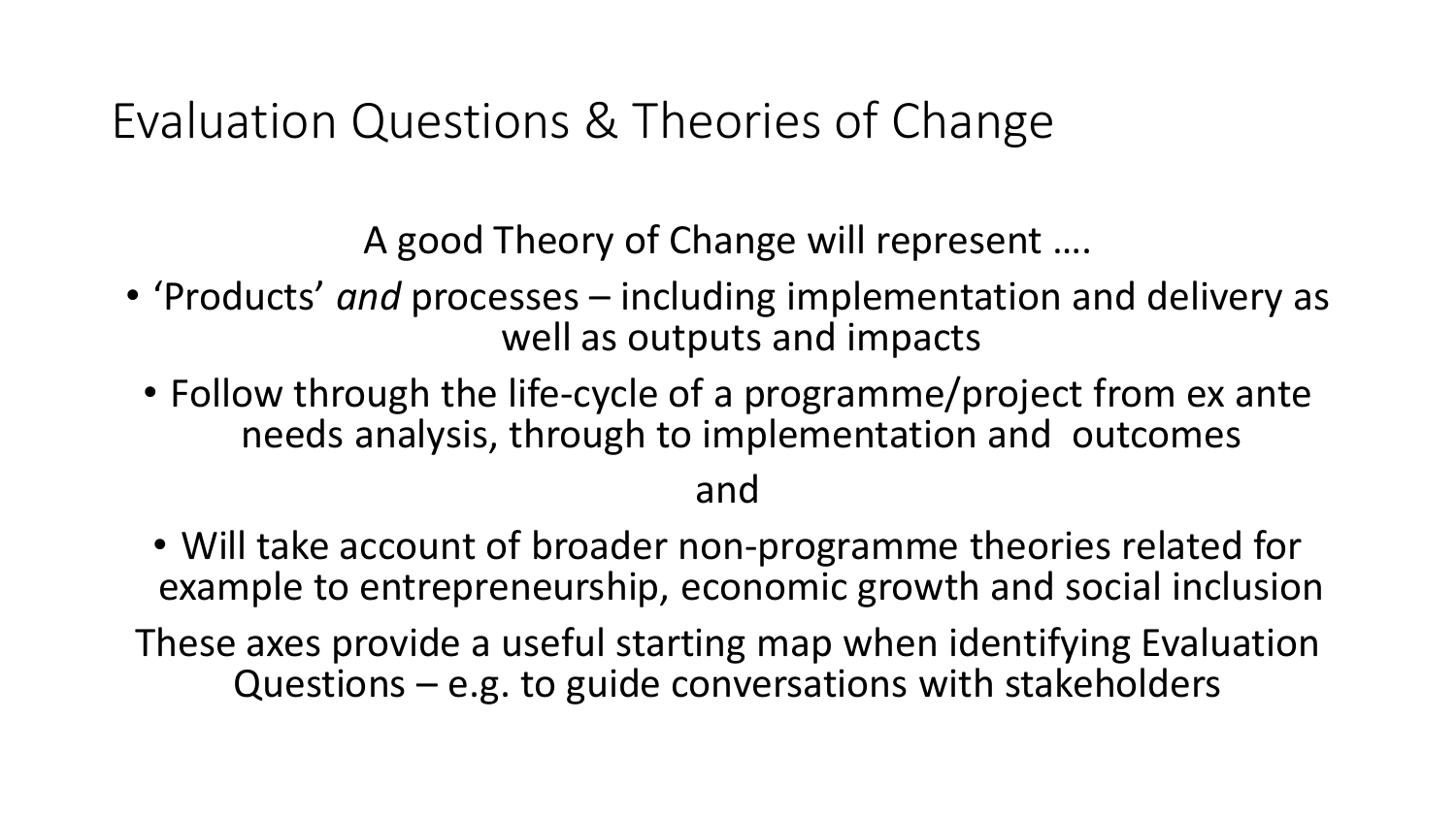#### Contexts and Contribution

A Theory of Change will also acknowledge interventions and contextual influences that are *not* within programme control, e.g.

• Contextual 'risk' factors; trends and tendencies that can affect programme results; other overlapping or neighbouring programmes; big 'events' that may interact with the focal programme……

- Programmes are 'open systems', few are self contained for many EU funding is only a small proportion of total funds
	- This underpins an important distinction between Evaluation Questions about outcomes, results and impacts:

*between Attribution and Contribution questions….*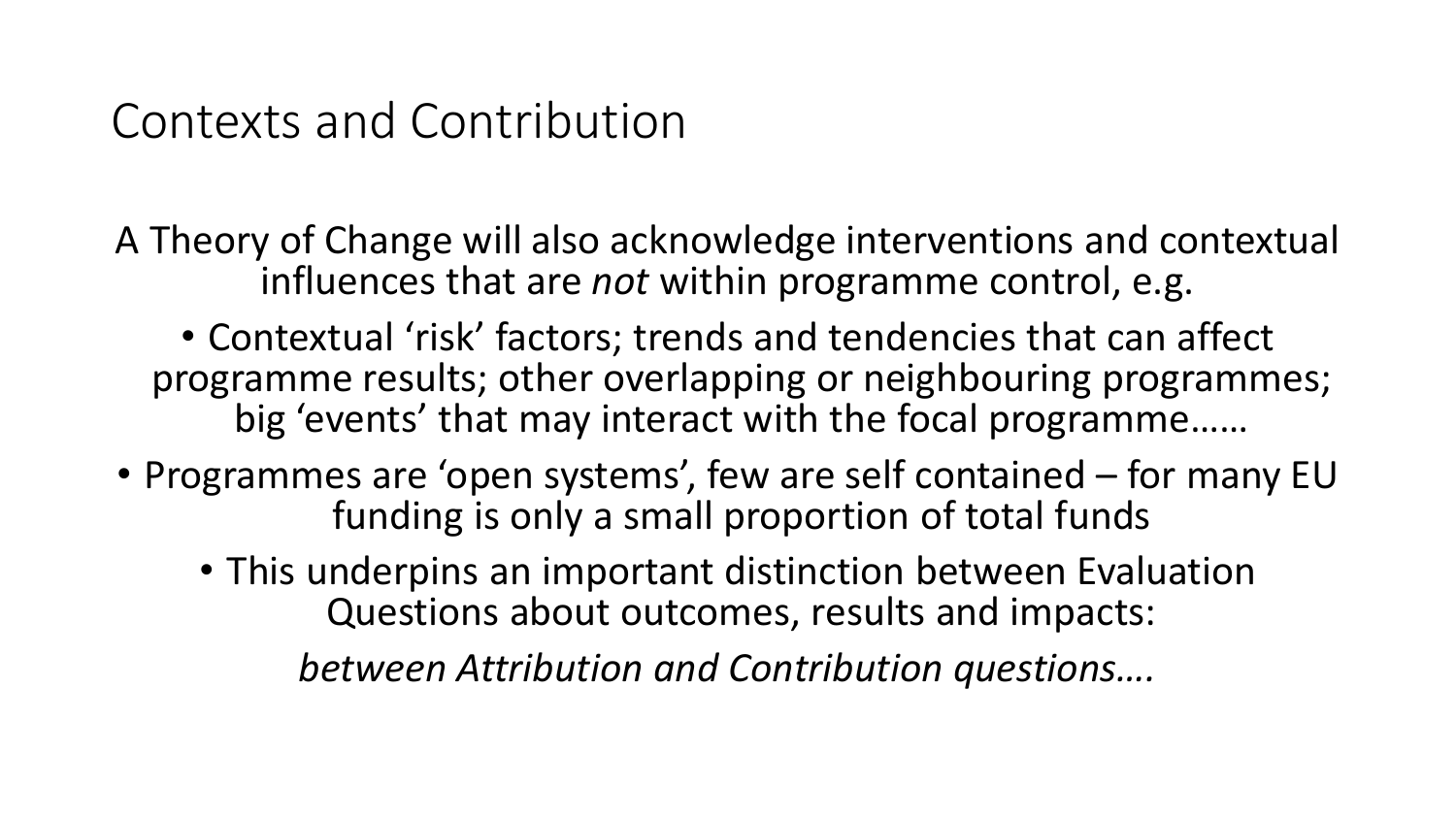# Evaluation Questions and Evaluation Purposes

*A more granular approach is to relate EQs to the purposes of an evaluation. These will include:*

• Accounting for Results

- Better Management and Delivery
	- Learning and improvement
- Capacity development and strengthening

*It is also worth differentiating between 'High Level' EQs from subsidiary EQs – in order to decide on evaluation priorities and where efforts should be concentrated*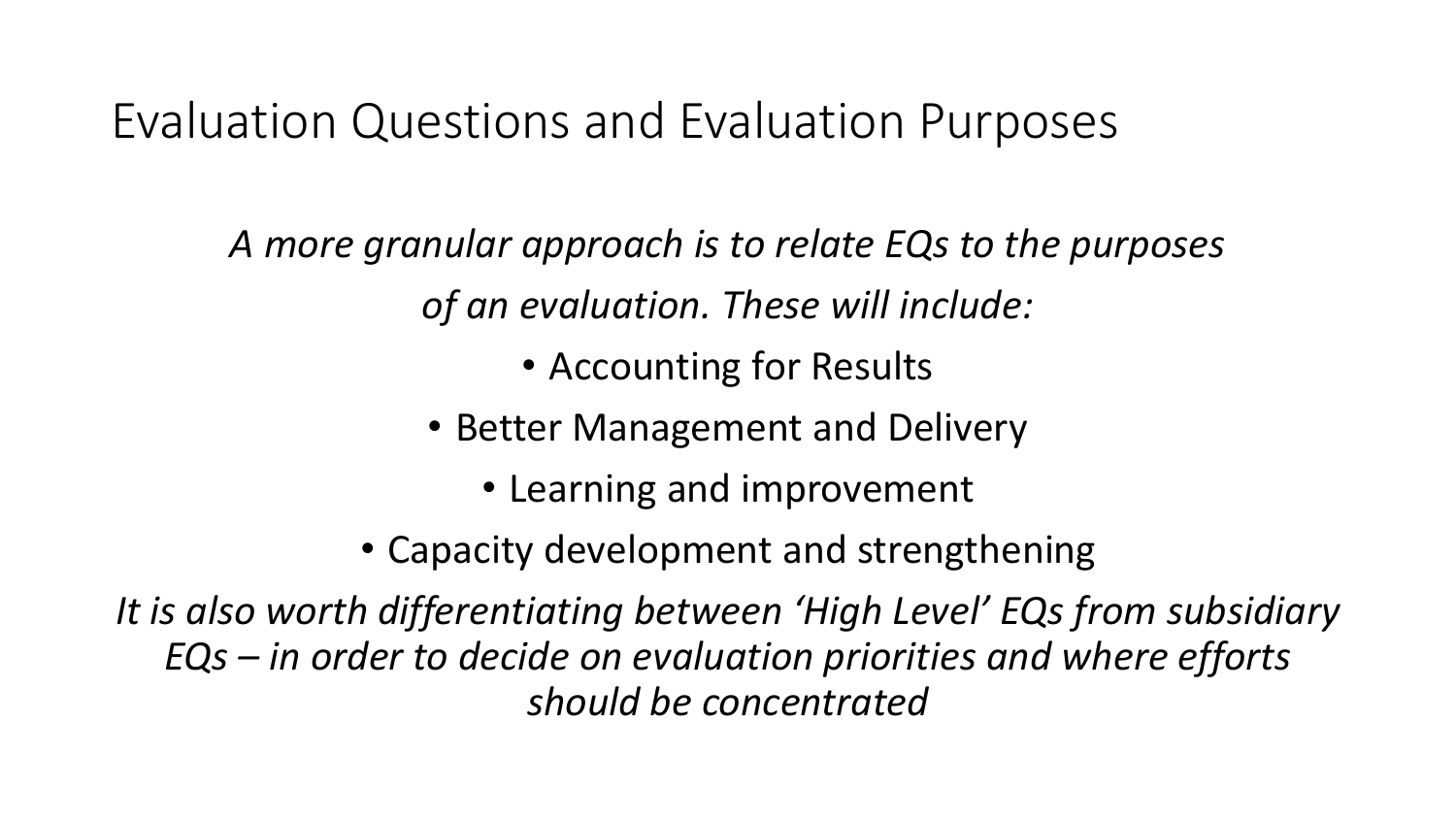# Accounting for Results

- Have programmes achieved their objectives? In greater detail we may want to know:
- Can results be shown to be consistent with the ToC/Intervention Logic?
	- Can we demonstrate that the programme caused the result?
- Who were the programme beneficiaries & how did they assess its results?
- Have results occurred consistently and if not, how can we explain differences across programmes?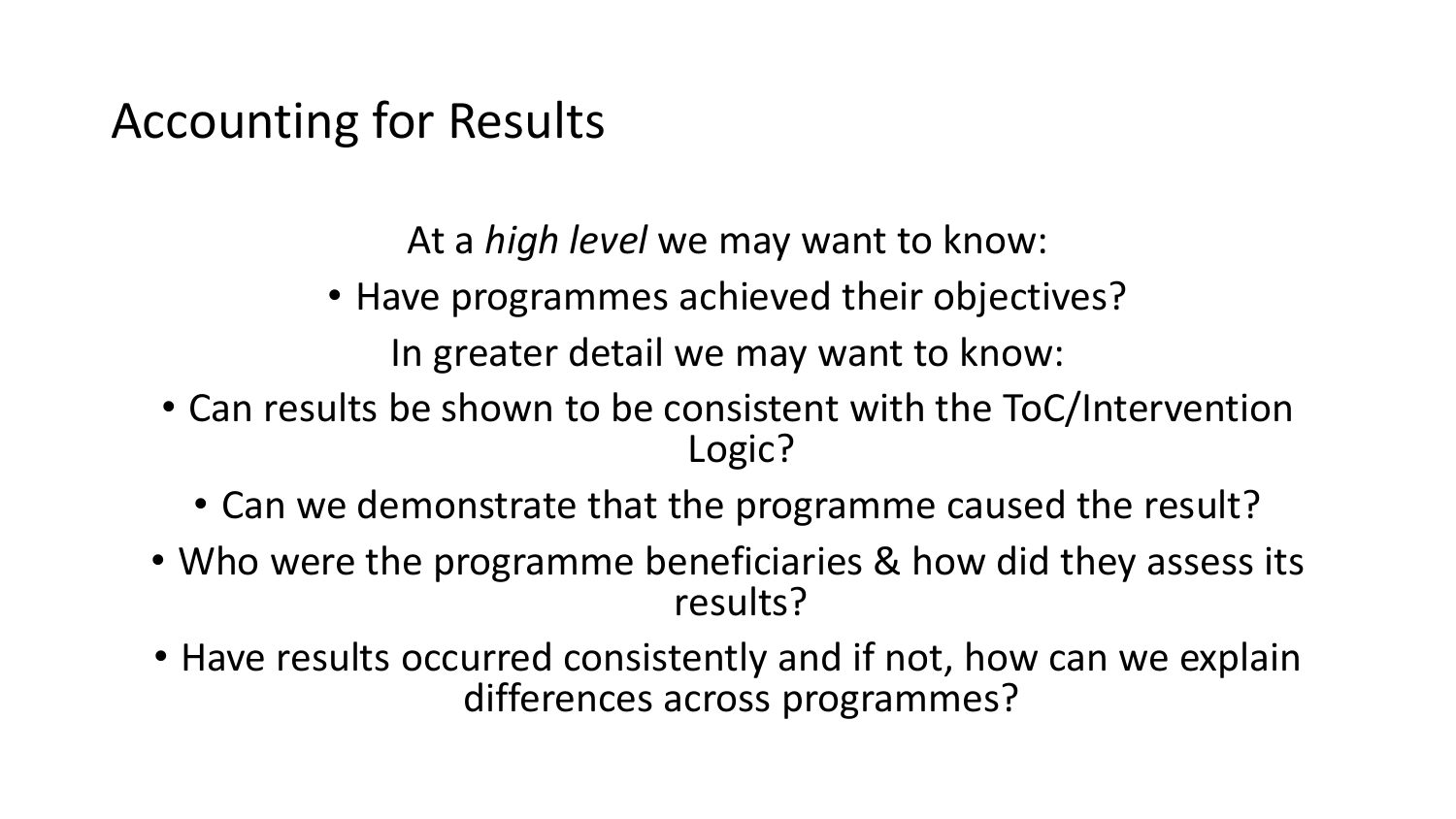#### Better Management and Delivery

- How well-managed was the programme? In greater detail we may want to know:
	- Were resources well-targeted?
	- Were resources efficiently spent?
- Did delivery/implementation proceed as planned?
	- Were mid-course corrections needed and why?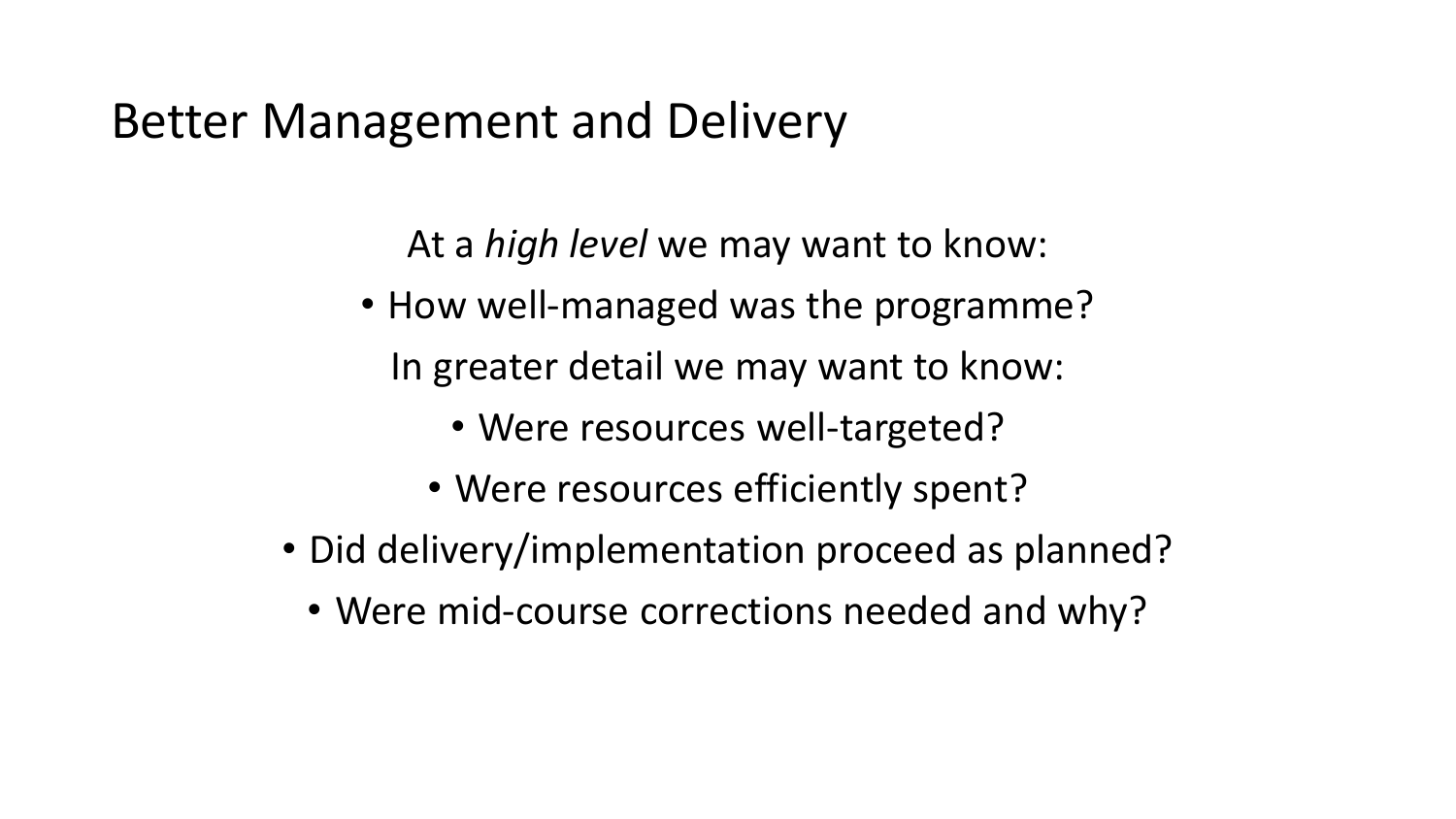## Learning and Improvement

- What have been the lessons for programming and policy in future? In greater detail we may want to know:
- Could a similar programme be better targeted and delivered if it was to be repeated?
	- Are there new ideas about how to achieve similar results through other means?
	- Do these kinds of programmes contribute sufficiently to strategic policy goals?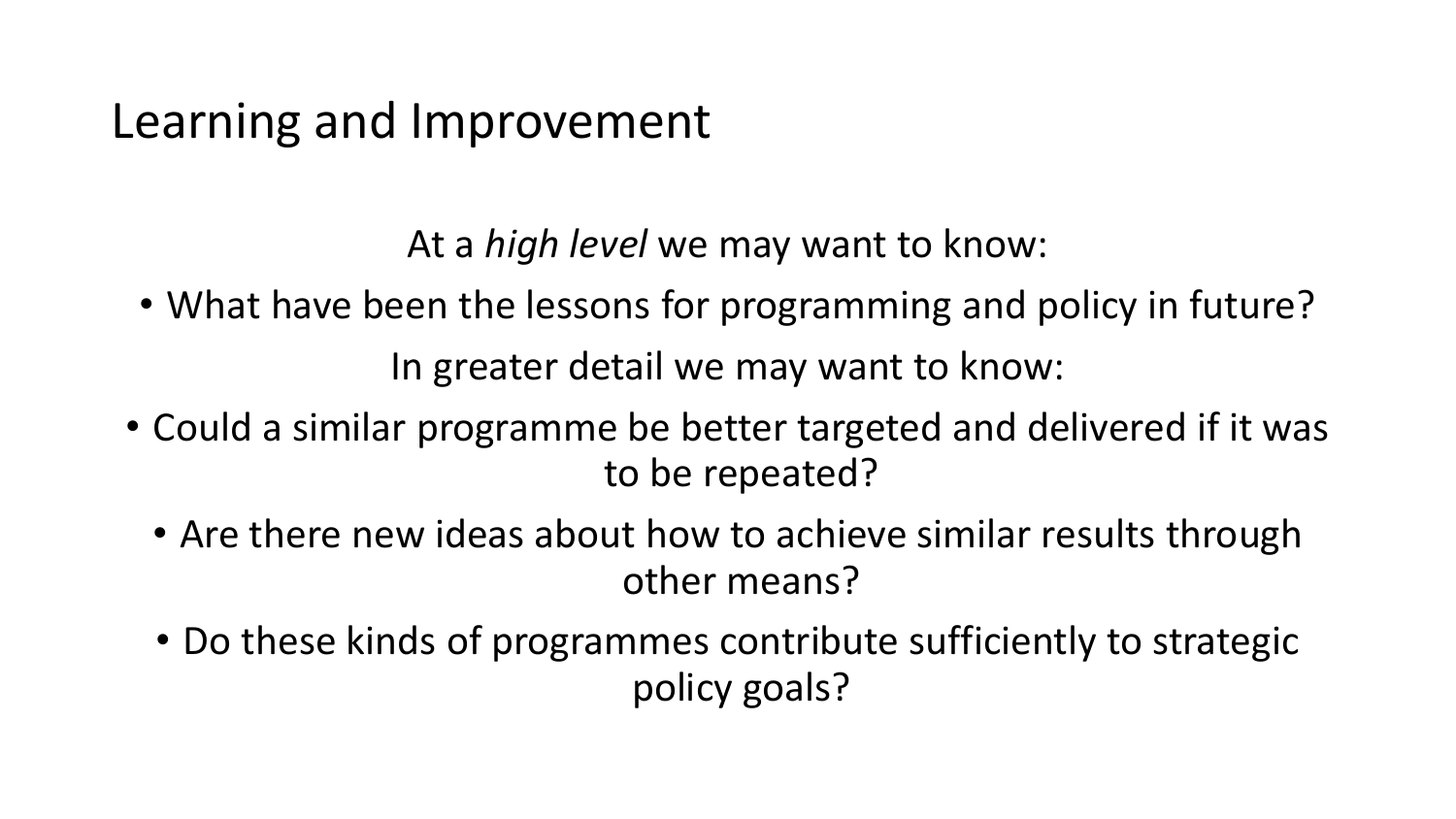# Capacity development and sustainability

- Has the programme helped create new capacities and networks? In greater detail we may want to know:
- Will new capacities continue to generate the kinds of results that the programme intended?
	- Are these capacities likely to be self-sustaining and economically viable?
		- Have capacities been created in civil society or in public administrations?
			- If there is little evidence of sustainability, why is this?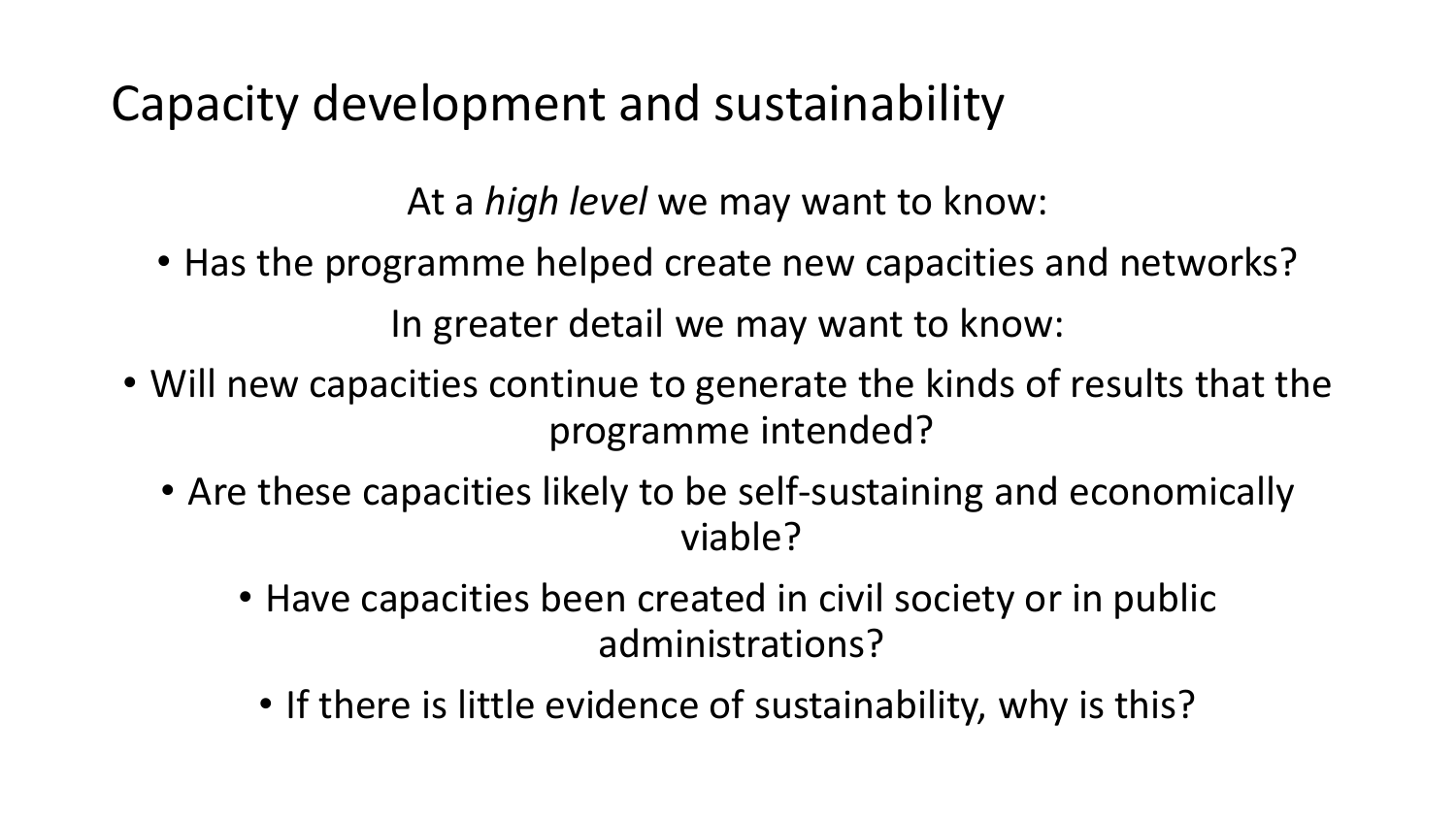Evaluation Questions and Methodology

Evaluation Questions are the foundations for evaluation design

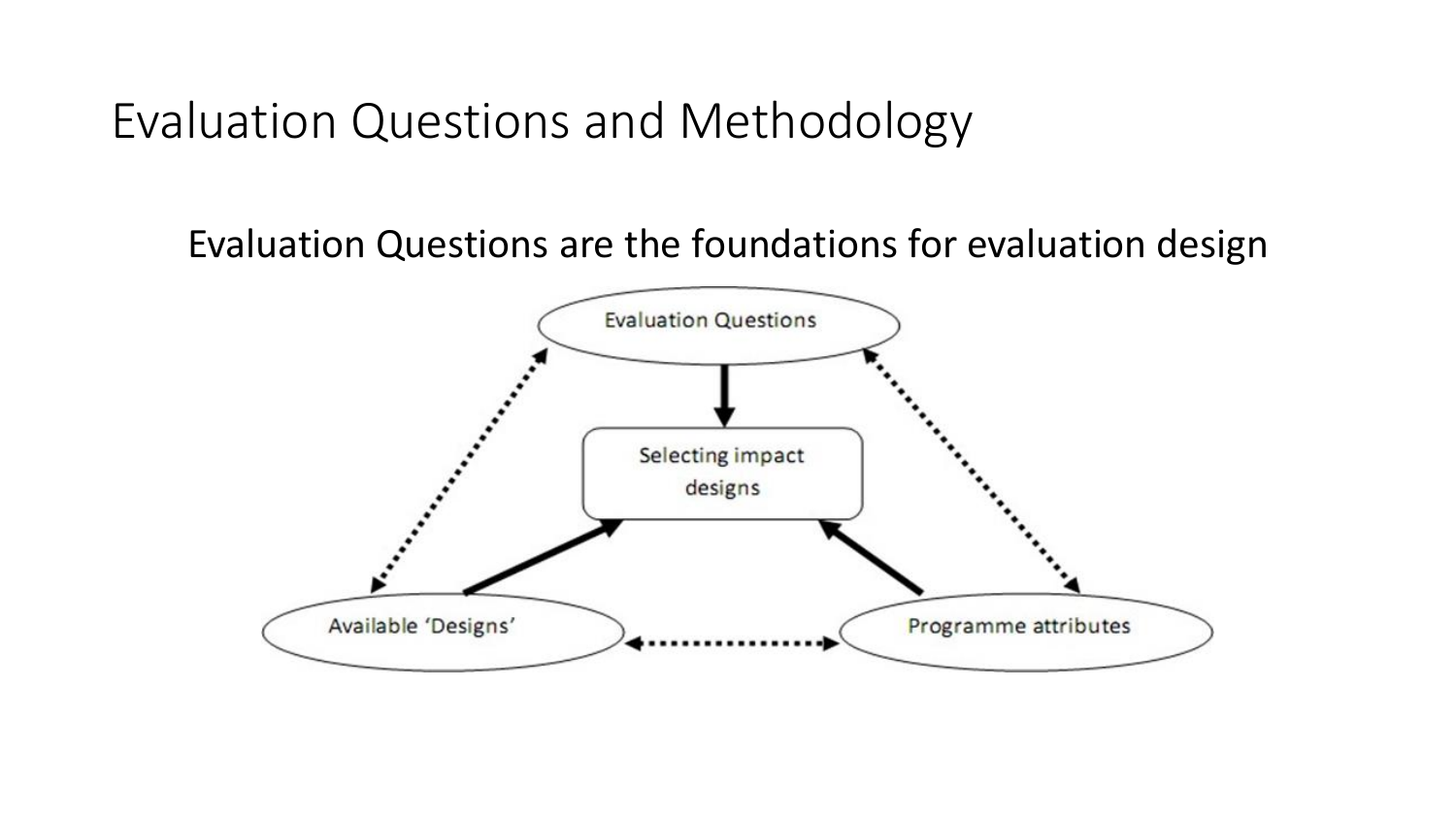#### Evaluation Questions and Methodology

The 'Design Triangle' suggests we need to match:

- Evaluation Questions (what we want to know ) with the
- Characteristics of Programmes (the 'object' to be evaluated) with
- Available designs and their capabilities (what these designs can do given the Evaluation Questions being asked and the characteristics of Programmes)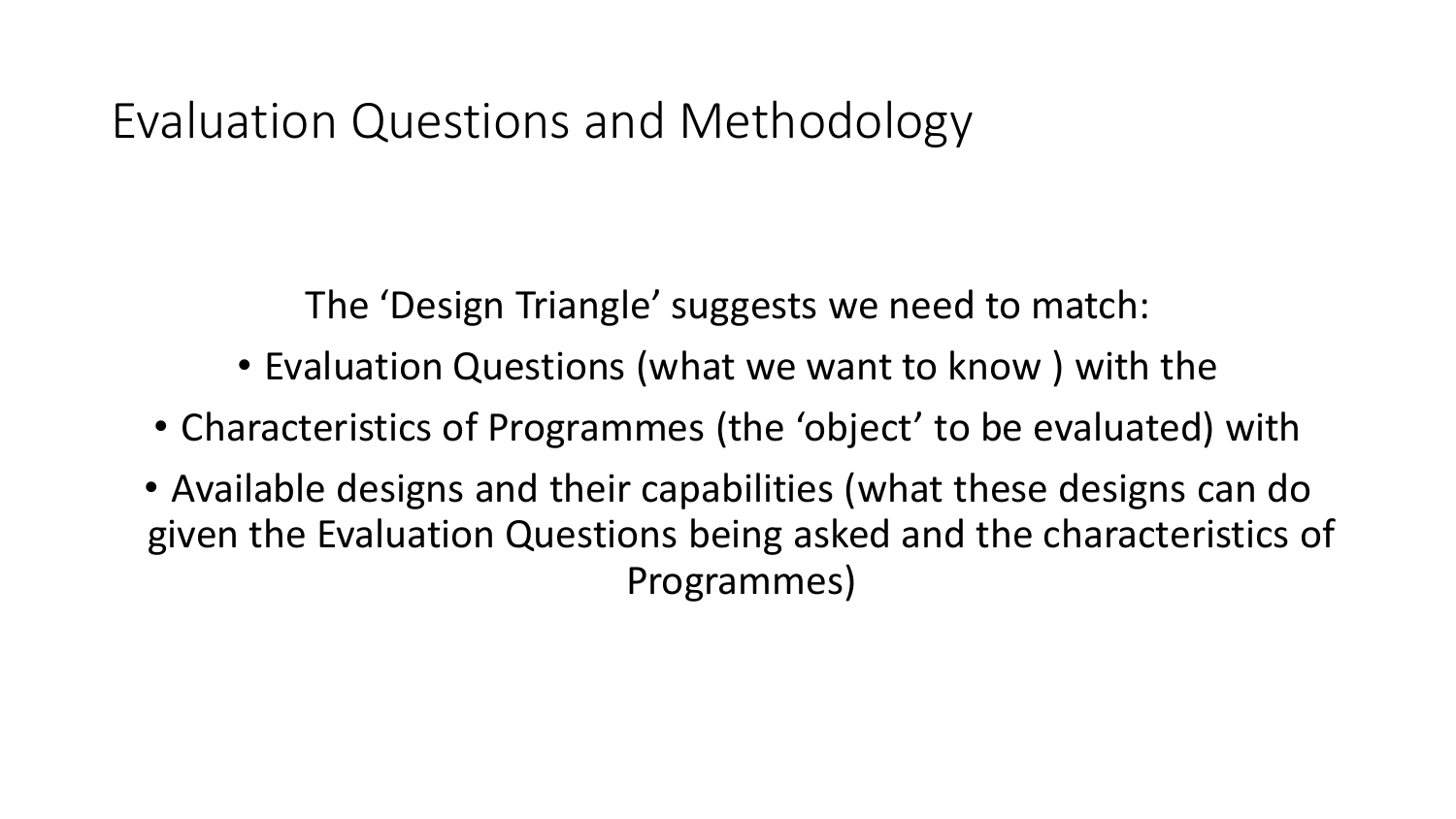#### Programme Characteristics

Programmes & project characteristics influence methodological choice

- Are they multi-stranded (many separate interventions) or not?
- Are they well-understood and replicative or new and innovative?
	- Do time scales conform with programme time-scales?
		- Is this a continuation of a predecessor programme?
			- Is it embedded or free-standing....?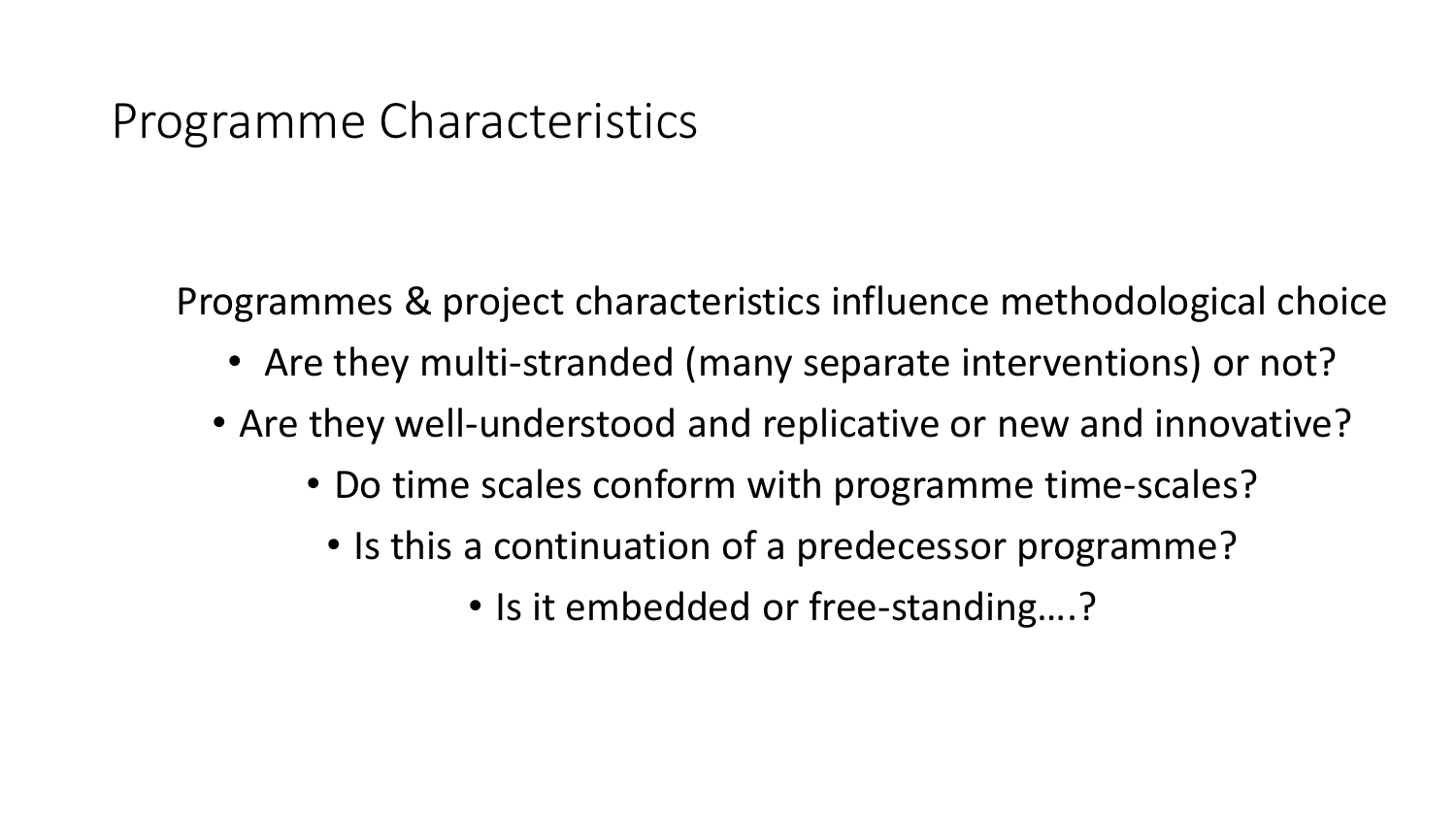## Available Designs

The 3<sup>rd</sup> leg of the Design Triangle is available designs

- This is partly a methodological issue: what are we able to do with available methods – we cannot predict the future; and some complex systems cannot be analysed with available tools
	- Partly a 'value for money' issue is it practical and feasible to evaluate everything if the methodological investment is disproportionate
	- Partly a contractual question when ToR is being drawn up and evaluators selected – do the consultants have the required skills?

*Implications for when EQ preparation takes place*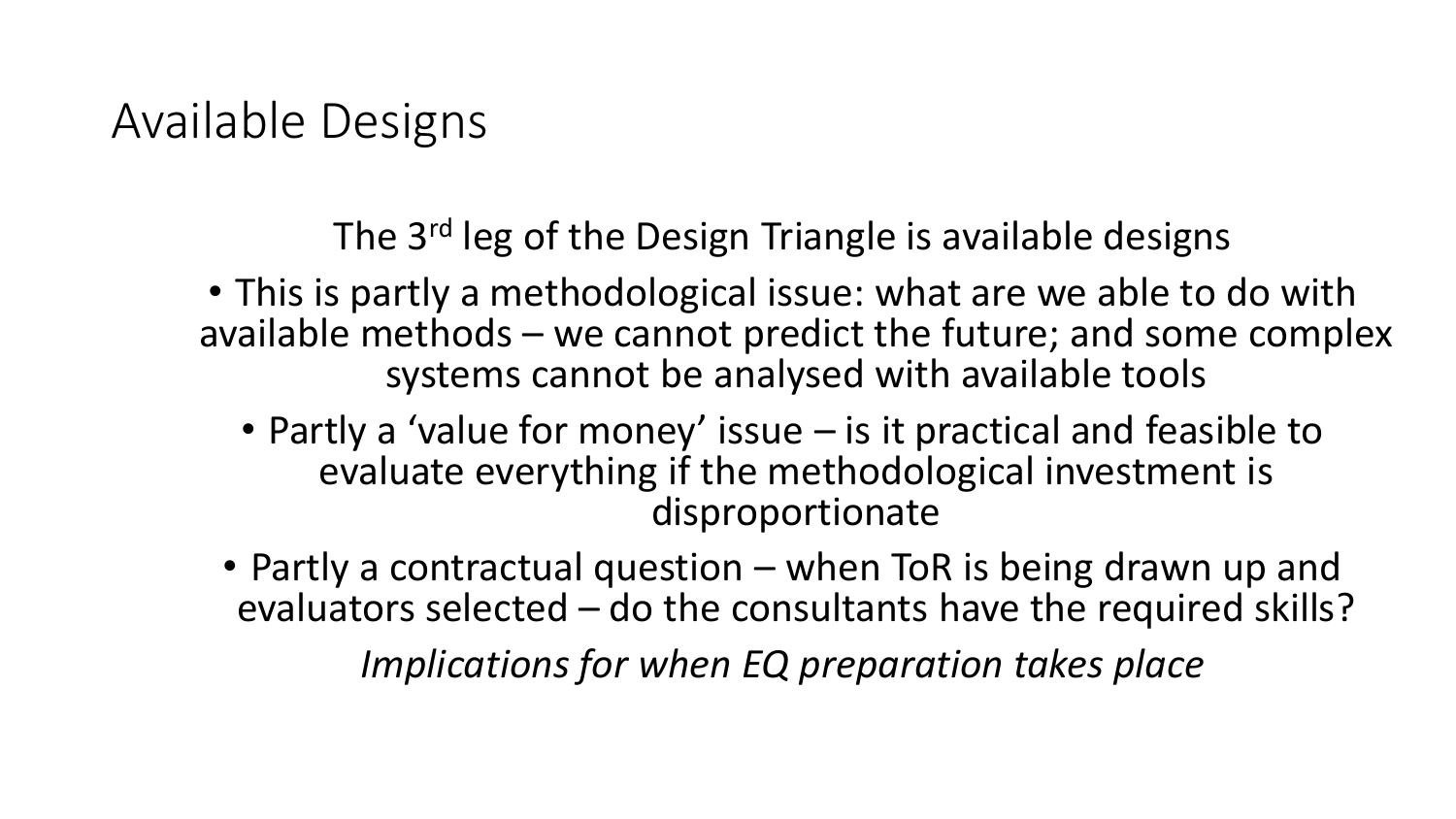## Centrality of Evaluation Questions

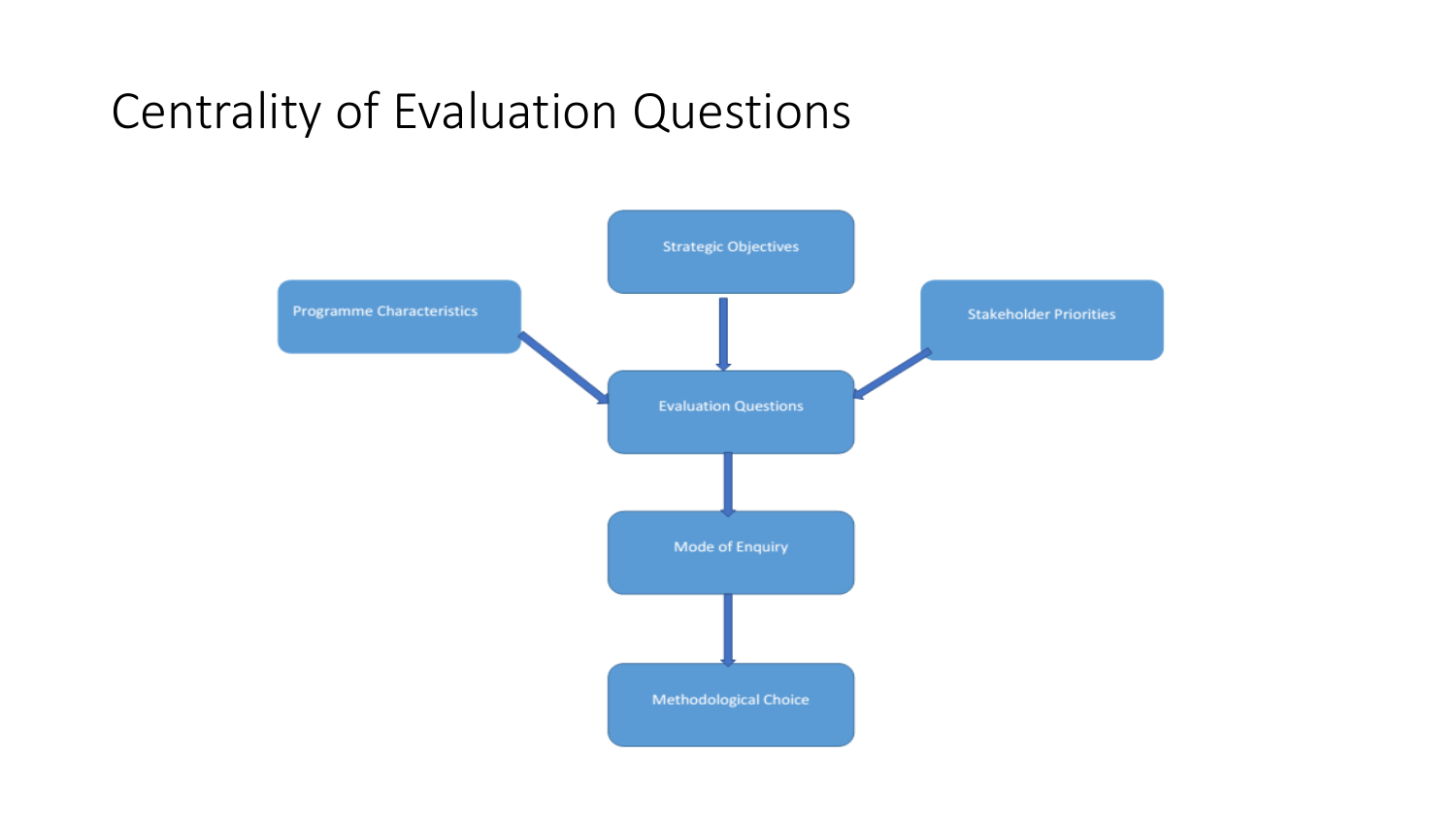## Evaluation Questions and Methodology

The bridge between Evaluation Questions and methodology is the 'mode of enquiry' that a question requires to be answered . These may for example be:

- Descriptive
- Explanatory
	- Predictive
- Prescriptive
- Critical/normative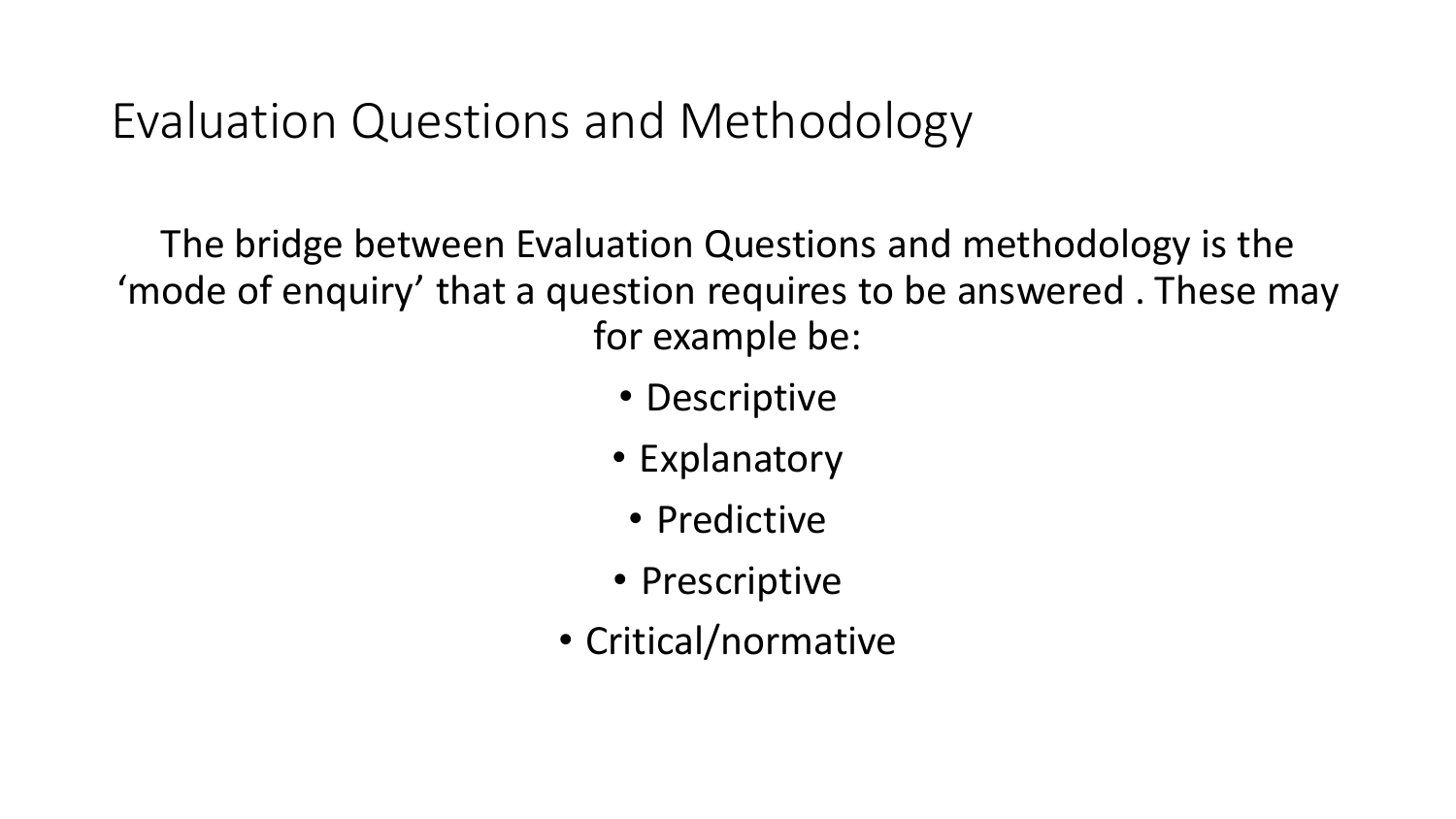# Modes of Enquiry and Methodology

- *Descriptive*, describes or measures outcomes and processes implying qualitative and statistical methods
- *Explanatory*, establishes causal links between programmes and their effects implying theory based or counterfactual methods
- *Predictive*, implies identifying trends or modelling future scenarios
- *Prescriptive*, links management/policy findings to recommendations & priorities implying policy-mapping/policy elicitation methods
- *Critical*, explores how to introduce normative change e.g. gender equality, reducing social exclusion - implying participatory methods, value analysis and consensus building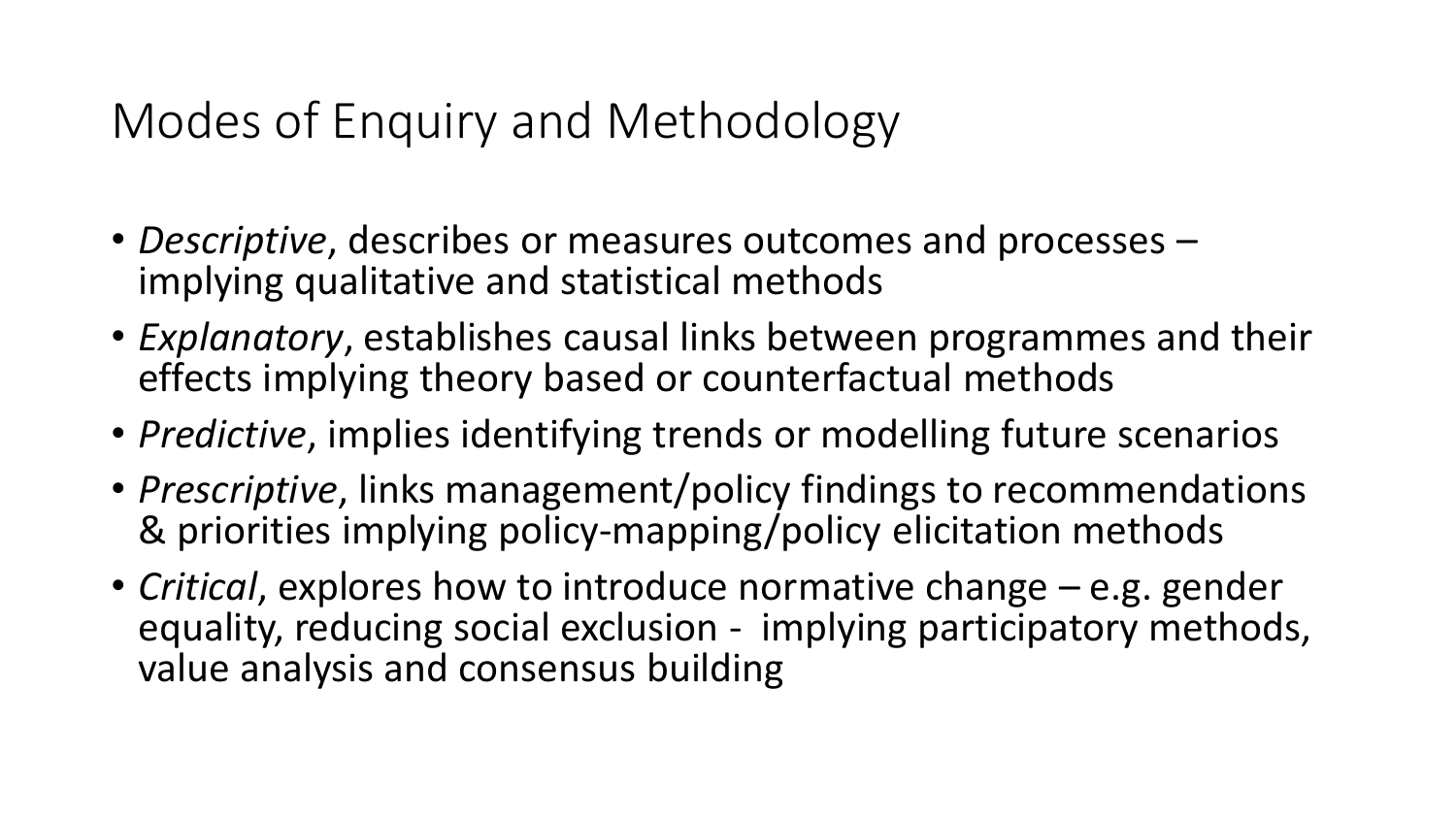## Conclusions

This session has been provided a number of frameworks to consider when deciding on Evaluation Questions

- Deciding on EQs requires early stage programme analysis and evaluability assessment
- They will reflect the main purposes of an evaluation which may be process/implementation or outcome/impact oriented
	- EQs respond to questions stakeholders want answers to; and therefore require a process of stakeholder engagement
	- EQs set the parameters for evaluation design and methodological choice